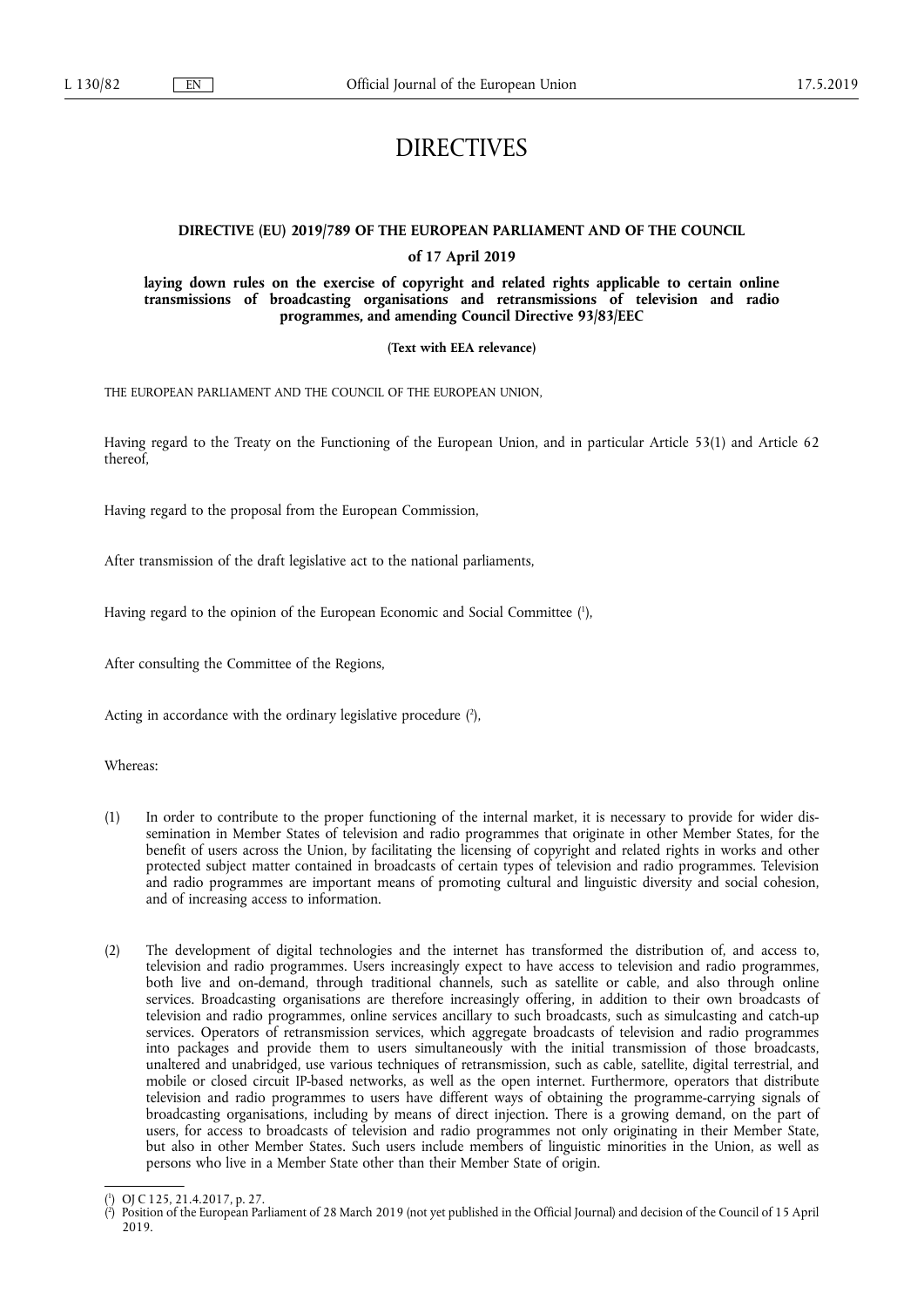- (3) Broadcasting organisations transmit daily many hours of television and radio programmes. Those programmes incorporate a variety of content, such as audiovisual, musical, literary or graphic works, protected under Union law by copyright or related rights or both. That results in a complex process of clearing the rights of a multitude of rightholders, and for various categories of works and other protected subject matter. Often the rights need to be cleared in a short time frame, in particular when preparing programmes such as news or current affairs programmes. In order to make their online services available across borders, broadcasting organisations need to have the required rights to works and other protected subject matter for all the relevant territories, which further increases the complexity of the clearance of such rights.
- (4) Operators of retransmission services typically offer multiple programmes comprising a multitude of works and other protected subject matter and have a very short time frame for obtaining the necessary licences and, hence, face a significant rights clearance burden. Authors, producers and other rightholders also risk having their works and other protected subject matter used without authorisation or payment of appropriate remuneration. Such remuneration for the retransmission of their works and other protected subject matter is important to ensure that there is a diverse content offer, which is also in the interest of consumers.
- (5) The rights in works and other protected subject matter are harmonised, inter alia, through Directive 2001/29/EC of the European Parliament and of the Council ( 3 ) and Directive 2006/115/EC of the European Parliament and of the Council ( 4 ), which provide for a high level of protection for rightholders.
- (6) Council Directive 93/83/EEC ( 5 ) facilitates cross-border satellite broadcasting and retransmission by cable of television and radio programmes from other Member States. However, the provisions of that Directive on transmissions of broadcasting organisations are limited to satellite transmissions and, therefore, do not apply to online services ancillary to broadcasts. Furthermore, the provisions concerning retransmissions of television and radio programmes from other Member States are limited to simultaneous, unaltered and unabridged retransmission by cable or microwave systems and do not cover retransmissions by means of other technologies.
- (7) Accordingly, cross-border provision of online services that are ancillary to broadcasts, and retransmissions of television and radio programmes originating in other Member States, should be facilitated by adapting the legal framework on the exercise of copyright and related rights relevant for those activities. That adaptation should be done by taking account of the financing and production of creative content, and, in particular, of audiovisual works.
- (8) This Directive should cover ancillary online services offered by a broadcasting organisation, which have a clear and subordinate relationship with the broadcasting organisation's broadcasts. Those services include services that give access to television and radio programmes in a strictly linear manner, simultaneously to the broadcast, and services that give access, within a defined time period after the broadcast, to television and radio programmes which have been previously broadcast by the broadcasting organisation, so-called 'catch-up services'. In addition, the ancillary online services covered by this Directive include services that give access to material that enriches or otherwise expands television and radio programmes broadcast by the broadcasting organisation, including by way of previewing, extending, supplementing or reviewing the relevant programme's content. This Directive should apply to ancillary online services that are provided to users by broadcasting organisations together with the broadcasting service. It should also apply to ancillary online services that, while having a clear and subordinate relationship with the broadcast, can be accessed by users separately from the broadcasting service without there being a precondition for the users to have to obtain access to that broadcasting service, for example via a subscription. This does not affect the freedom of broadcasting organisations to offer such ancillary online services free of charge or against payment. The provision of access to individual works or other protected

<sup>(</sup> 3 ) Directive 2001/29/EC of the European Parliament and of the Council of 22 May 2001 on the harmonisation of certain aspects of copyright and related rights in the information society (OJ L 167, 22.6.2001, p. 10).

<sup>(</sup> 4 ) Directive 2006/115/EC of the European Parliament and of the Council of 12 December 2006 on rental right and lending right and on certain rights related to copyright in the field of intellectual property (OJ L 376, 27.12.2006, p. 28).

<sup>(</sup> 5 ) Council Directive 93/83/EEC of 27 September 1993 on the coordination of certain rules concerning copyright and rights related to copyright applicable to satellite broadcasting and cable retransmission (OJ L 248, 6.10.1993, p. 15).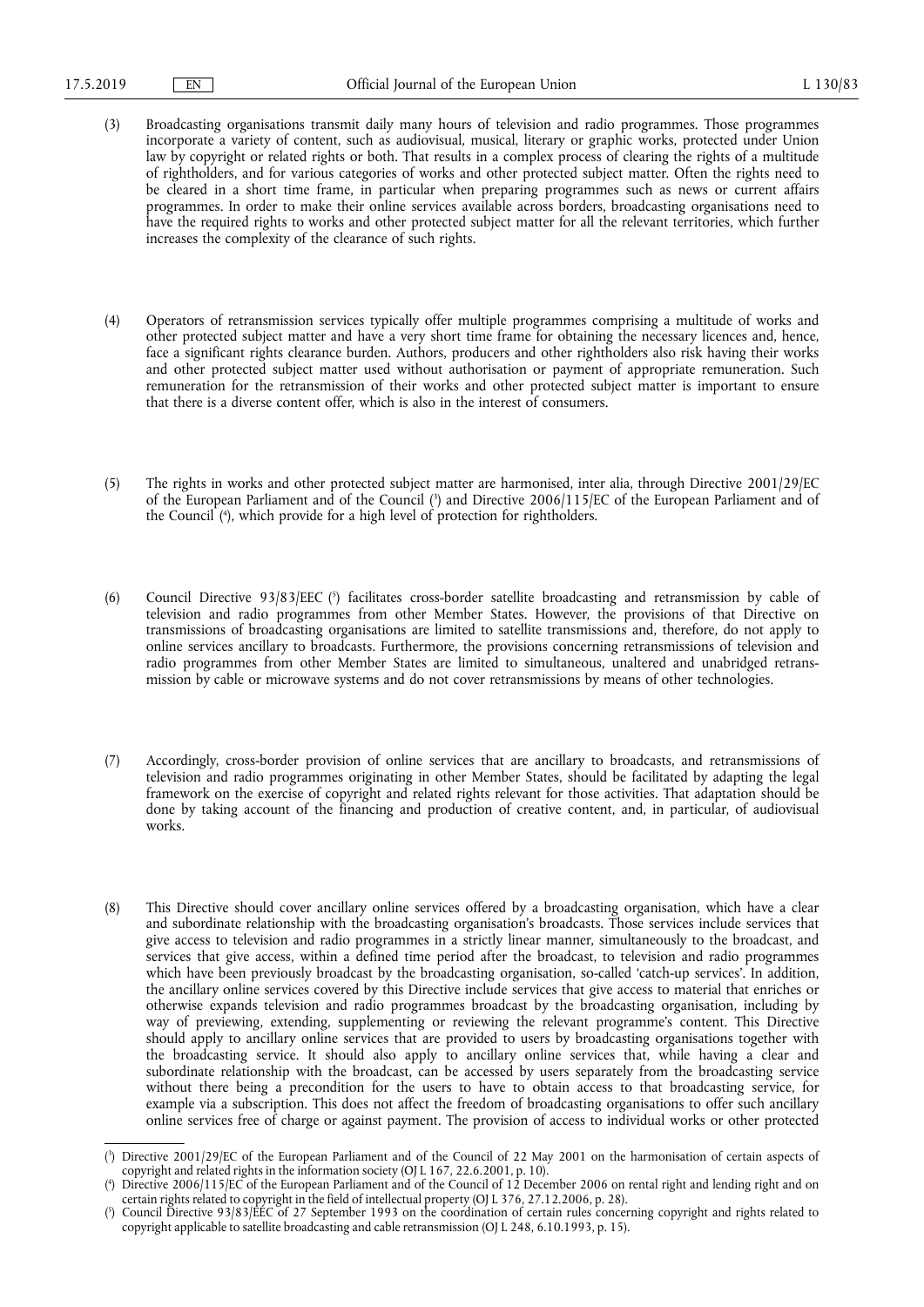subject matter that have been incorporated in a television or radio programme, or to works or other protected subject matter that are not related to any programme broadcast by the broadcasting organisation, such as services giving access to individual musical or audiovisual works, music albums or videos, for example video-on-demand services, should not fall within the scope of the services covered by this Directive.

- (9) In order to facilitate the clearance of rights for the provision of ancillary online services across borders, it is necessary to provide for the establishment of the country of origin principle as regards the exercise of copyright and related rights relevant for acts that occur in the course of the provision of, the access to or the use of an ancillary online service. That principle should cover the clearance of all rights that are necessary for a broadcasting organisation to be able to communicate to the public or make available to the public its programmes when providing ancillary online services, including the clearance of any copyright and related rights in the works or other protected subject matter used in the programmes, for example the rights in phonograms or performances. That country of origin principle should apply exclusively to the relationship between rightholders, or entities representing rightholders, such as collective management organisations, and broadcasting organisations, and solely for the purpose of the provision of, the access to or the use of an ancillary online service. The country of origin principle should not apply to any subsequent communication to the public of works or other protected subject matter, by wire or wireless means, or to any subsequent making available to the public of works or other protected subject matter, by wire or wireless means, in such a way that members of the public may access them from a place and at a time individually chosen by them, or to any subsequent reproduction of the works or other protected subject matter which are contained in the ancillary online service.
- (10) Given the specificities of the financing and licensing mechanisms for certain audiovisual works, which are often based on exclusive territorial licensing, it is appropriate, as regards television programmes, to limit the scope of application of the country of origin principle set out in this Directive to certain types of programmes. Those types of programmes should include news and current affairs programmes as well as a broadcasting organisation's own productions which are exclusively financed by it, including where the funds for the financing used by the broadcasting organisation for its productions come from public funds. For the purposes of this Directive, broadcasting organisations' own productions should be understood as covering productions carried out by a broadcasting organisation with the use of its own resources, but excluding productions commissioned by the broadcasting organisation to producers that are independent from the broadcasting organisation and coproductions. For the same reasons, the country of origin principle should not apply to television broadcasts of sports events under this Directive. The country of origin principle should apply only when programmes are used by the broadcasting organisation in its own ancillary online services. It should not apply to the licensing of a broadcasting organisation's own productions to third parties, including to other broadcasting organisations. The country of origin principle should not affect the freedom of rightholders and broadcasting organisations to agree, in compliance with Union law, on limitations, including territorial limitations, to the exploitation of their rights.
- (11) The country of origin principle set out in this Directive should not result in any obligation for broadcasting organisations to communicate or make available to the public programmes in their ancillary online services, or to provide such ancillary online services in a Member State other than the Member State of their principal establishment.
- (12) Since the provision of, the access to or the use of an ancillary online service is, under this Directive, deemed to occur solely in the Member State in which the broadcasting organisation has its principal establishment, while, *de facto*, the ancillary online service can be provided across borders to other Member States, it is necessary to ensure that in setting the amount of the payment to be made for the rights in question, the parties take into account all aspects of the ancillary online service, such as the features of the service, including the duration of the online availability of programmes included in the service, the audience, including the audience in the Member State in which the broadcasting organisation has its principal establishment and in other Member States in which the ancillary online service is accessed and used, and the language versions provided. It should nevertheless remain possible to use specific methods for calculating the amount of payment for the rights subject to the country of origin principle, such as methods based on the revenues of the broadcasting organisation generated by the online service, which are used, in particular, by radio broadcasting organisations.
- (13) On account of the principle of contractual freedom, it will remain possible to limit the exploitation of the rights affected by the country of origin principle set out in this Directive, provided that any such limitation is in compliance with Union law.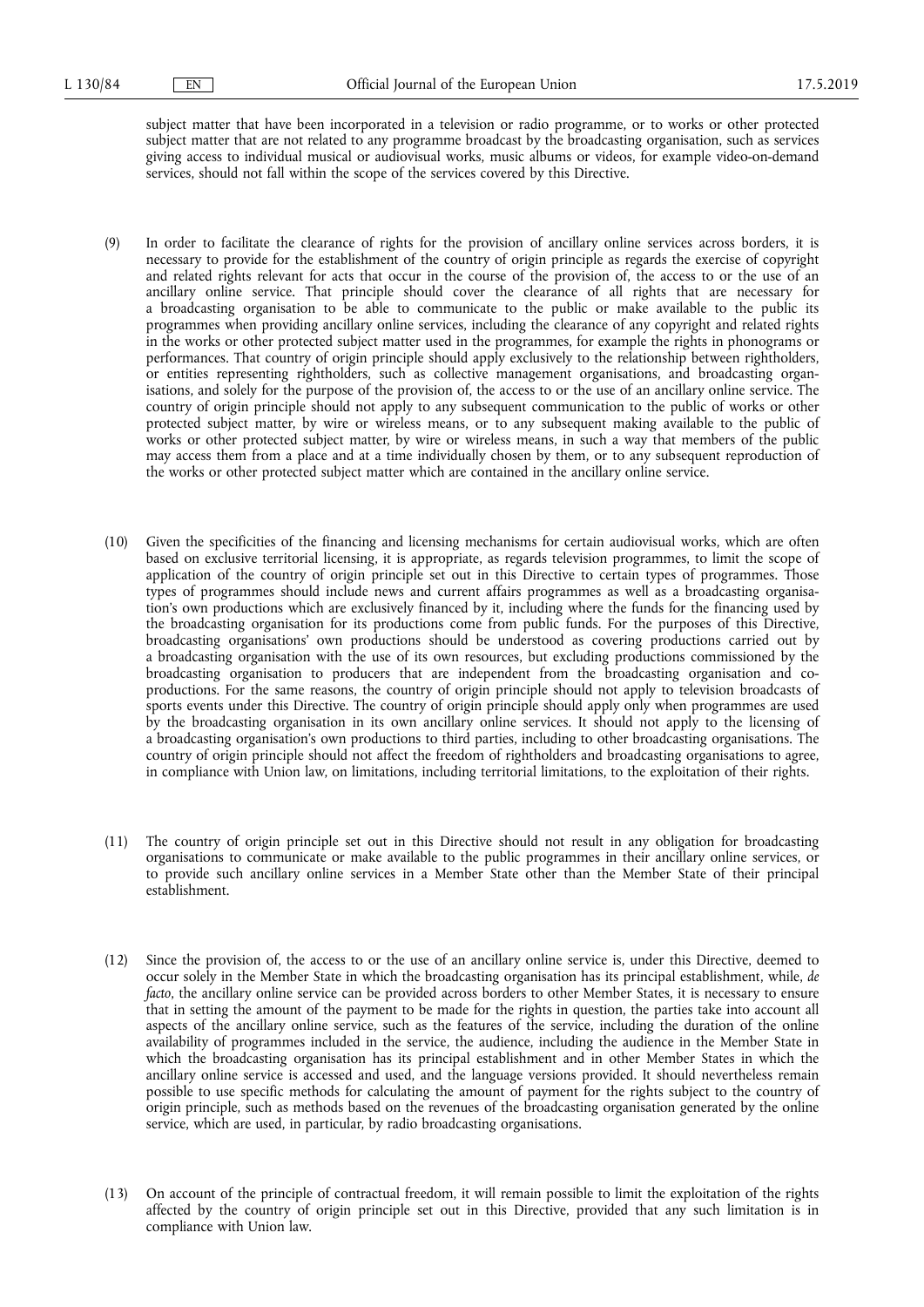- (14) Operators of retransmission services can use different technologies when they retransmit simultaneously, in an unaltered and unabridged manner, for reception by the public, an initial transmission from another Member State of television or radio programmes. The programme-carrying signals can be obtained by operators of retransmission services from broadcasting organisations, which themselves transmit those signals to the public, in different ways, for example by capturing the signals transmitted by the broadcasting organisations or receiving the signals directly from them through the technical process of direct injection. Such operators' services can be offered on satellite, digital terrestrial, mobile or closed circuit IP-based and similar networks or through internet access services as defined in Regulation (EU) 2015/2120 of the European Parliament and of the Council (°). Operators of retransmission services using such technologies for their retransmissions should therefore be covered by this Directive and benefit from the mechanism that introduces mandatory collective management of rights. In order to ensure that there are sufficient safeguards against the unauthorised use of works and other protected subject matter, which is particularly important in the case of services that are paid for, retransmission services which are offered through internet access services should be included in the scope of this Directive only where those retransmission services are provided in an environment in which only authorised users can access the retransmissions and the level of content security provided is comparable to the level of security for content transmitted over managed networks, such as cable or closed circuit IP-based networks, in which content that is retransmitted is encrypted. Those requirements should be feasible and adequate.
- (15) To retransmit initial transmissions of television and radio programmes, operators of retransmission services have to obtain an authorisation from the holders of the exclusive right of communication to the public of works or other protected subject matter. In order to provide legal certainty to the operators of retransmission services and to overcome disparities in national law regarding such retransmission services, rules similar to those that apply to cable retransmission as defined in Directive 93/83/EEC should apply. The rules under that Directive include the obligation to exercise the right to grant or refuse authorisation to an operator of a retransmission service through a collective management organisation. Under those rules, the right to grant or refuse authorisation as such remains intact, and only the exercise of that right is regulated to some extent. Rightholders should receive appropriate remuneration for the retransmission of their works and other protected subject matter. When determining reasonable licensing terms, including the license fee, for a retransmission in accordance with Directive 2014/26/EU of the European Parliament and of the Council ( 7 ), the economic value of the use of the rights in trade, including the value allocated to the means of retransmission, should, inter alia, be taken into account. This should be without prejudice to the collective exercise of the right to payment of a single equitable remuneration for performers and phonogram producers for the communication to the public of commercial phonograms as provided for in Article 8(2) of Directive 2006/115/EC, and to Directive 2014/26/EU, in particular its provisions concerning the rights of rightholders with regard to the choice of a collective management organisation.
- (16) This Directive should allow agreements concluded between a collective management organisation and operators of retransmission services for rights that are subject to mandatory collective management under this Directive to be extended to apply to the rights of rightholders who are not represented by that collective management organisation, without those rightholders being allowed to exclude their works or other subject matter from the application of that mechanism. In cases where there is more than one collective management organisation that manages the rights of the relevant category for its territory, it should be for the Member State, in respect of the territory of which the operator of a retransmission service seeks to clear the rights for a retransmission, to determine which collective management organisation or organisations have the right to grant or refuse the authorisation for a retransmission.
- (17) Any rights held by broadcasting organisations themselves in respect of their broadcasts, including rights in the content of programmes, should not be subject to the mandatory collective management of rights applicable for retransmissions. Operators of retransmission services and broadcasting organisations generally have ongoing commercial relations, and as a result the identity of broadcasting organisations is known to operators of retransmission services. Accordingly, it is comparatively simple for those operators to clear the rights with broadcasting organisations. As a consequence, to obtain the necessary licences from broadcasting organisations, operators of retransmission services do not face the same burden as they face when seeking to obtain licences from holders of rights in works and other protected subject matter included in the television and radio programmes they retransmit. Therefore, there is no need for simplification of the licensing process with regard to rights held by broadcasting organisations. It is, however, necessary to ensure that where broadcasting organisations and

<sup>(</sup> 6 ) Regulation (EU) 2015/2120 of the European Parliament and of the Council of 25 November 2015 laying down measures concerning open internet access and amending Directive 2002/22/EC on universal service and users' rights relating to electronic communications networks and services and Regulation (EU) No 531/2012 on roaming on public mobile communications networks within the Union (OJ L 310, 26.11.2015, p. 1).

<sup>(</sup> 7 ) Directive 2014/26/EU of the European Parliament and of the Council of 26 February 2014 on collective management of copyright and related rights and multi-territorial licensing of rights in musical works for online use in the internal market (OJ L 84, 20.3.2014, p. 72).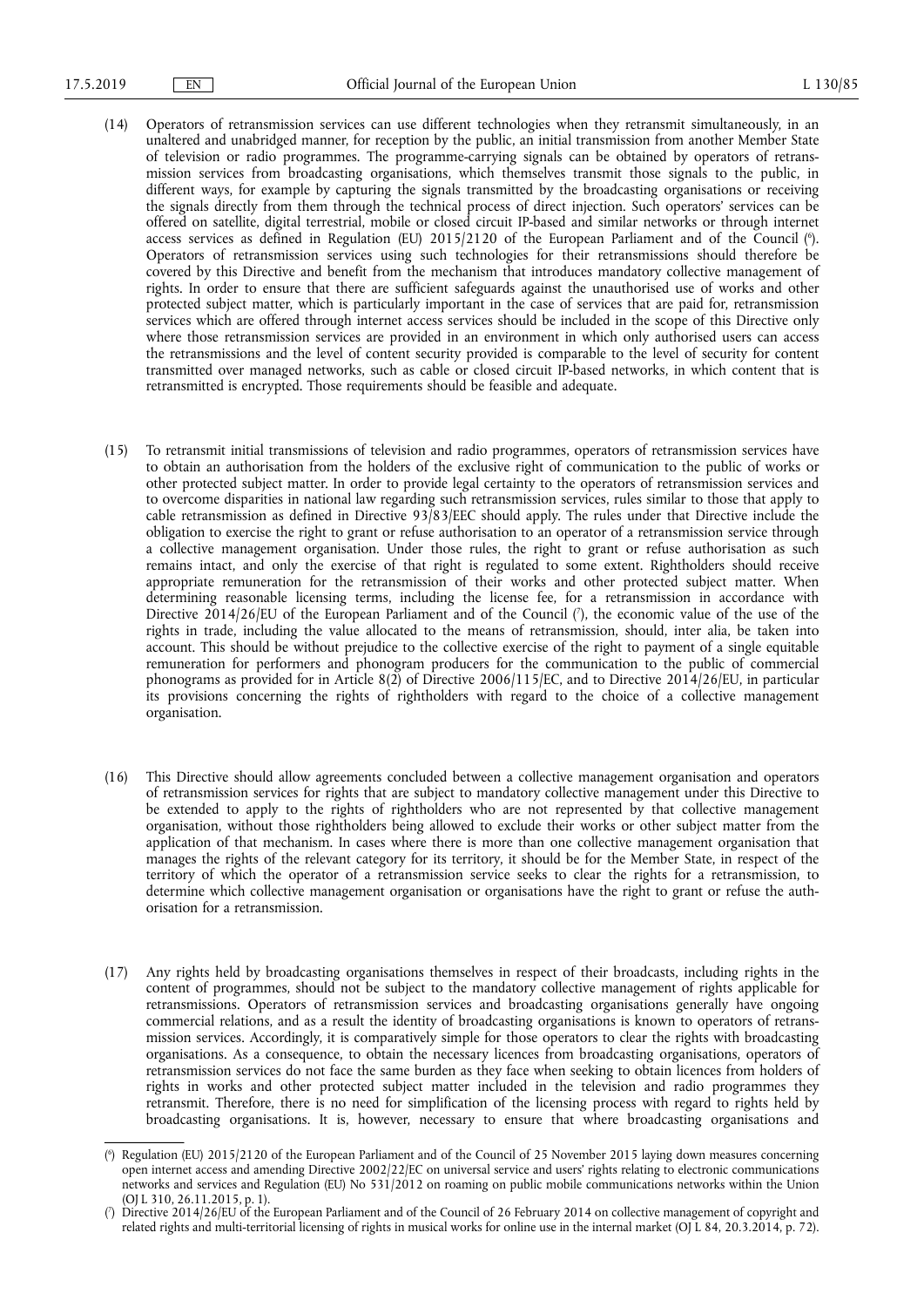operators of retransmission services enter into negotiations, they negotiate in good faith regarding the licensing of rights for the retransmissions covered by this Directive. Directive 2014/26/EU provides for similar rules applicable to collective management organisations.

- (18) The rules provided for in this Directive concerning the rights in retransmission exercised by broadcasting organisations in respect of their own transmissions should not limit the choice of rightholders to transfer their rights either to a broadcasting organisation or to a collective management organisation, thereby allowing them to have a direct share in the remuneration paid by the operator of a retransmission service.
- (19) Member States should be able to apply the rules on retransmission established in this Directive and in Directive 93/83/EEC to situations where both the initial transmission and the retransmission take place within their territory.
- (20) In order to ensure that there is legal certainty and to maintain a high level of protection for rightholders, it is appropriate to provide that when broadcasting organisations transmit their programme-carrying signals by direct injection only to signal distributors without directly transmitting their programmes to the public, and the signal distributors send those programme-carrying signals to their users to allow them to watch or listen to the programmes, only one single act of communication to the public is deemed to occur in which both the broadcasting organisations and the signal distributors participate with their respective contributions. The broadcasting organisations and the signal distributors should therefore obtain authorisation from the rightholders for their specific contribution to the single act of communication to the public. Participation of a broadcasting organisation and a signal distributor in that single act of communication to the public should not give rise to joint liability on the part of the broadcasting organisation and the signal distributor for that act of communication to the public. Member States should remain free to provide at national level for the arrangements for obtaining authorisation for such a single act of communication to the public, including the relevant payments to be made to the rightholders concerned, taking into account the respective exploitation of the works and other protected subject matter, by the broadcasting organisation and signal distributor, related to the single act of communication to the public. Signal distributors face, in a similar manner to operators of retransmission services, a significant burden for rights clearance, except as regards rights held by broadcasting organisations. Member States should therefore be allowed to provide that signal distributors benefit from a mechanism of mandatory collective management of rights for their transmissions in the same way and to the same extent as operators of retransmission services for retransmissions covered by Directive 93/83/EEC and this Directive. Where signal distributors merely provide broadcasting organisations with 'technical means', within the meaning of the case-law of the Court of Justice of the European Union, to ensure that the broadcast is received or to improve the reception of that broadcast, the signal distributors should not be considered to be participating in an act of communication to the public.
- (21) When broadcasting organisations transmit their programme-carrying signals directly to the public, thereby carrying out an initial act of transmission, and also simultaneously transmit those signals to other organisations through the technical process of direct injection, for example to ensure the quality of the signals for retransmission purposes, the transmissions by those other organisations constitute a separate act of communication to the public from the one carried out by the broadcasting organisation. In those situations, the rules on retransmissions laid down in this Directive and in Directive 93/83/EEC, as amended by this Directive, should apply.
- (22) To ensure the efficient collective management of rights and the accurate distribution of revenues collected under the mandatory collective management mechanism introduced by this Directive, it is important that collective management organisations maintain proper records of membership, licences and the use of works and other protected subject matter, in accordance with the transparency obligations set out in Directive 2014/26/EU.
- (23) In order to prevent circumvention of the application of the country of origin principle through the extension of the duration of existing agreements concerning the exercise of copyright and related rights relevant for the provision of an ancillary online service as well as the access to or the use of that service, it is necessary to apply the country of origin principle also to existing agreements, but with a transitional period. During that transitional period, the principle should not apply to those existing agreements, thus providing time to adapt them, where necessary, in accordance with this Directive. It is also necessary to provide for a transitional period in order to allow broadcasting organisations, signal distributors and rightholders to adapt to the new rules on the exploitation of works and other protected subject matter through direct injection set out in the provisions in this Directive on transmission of programmes through direct injection.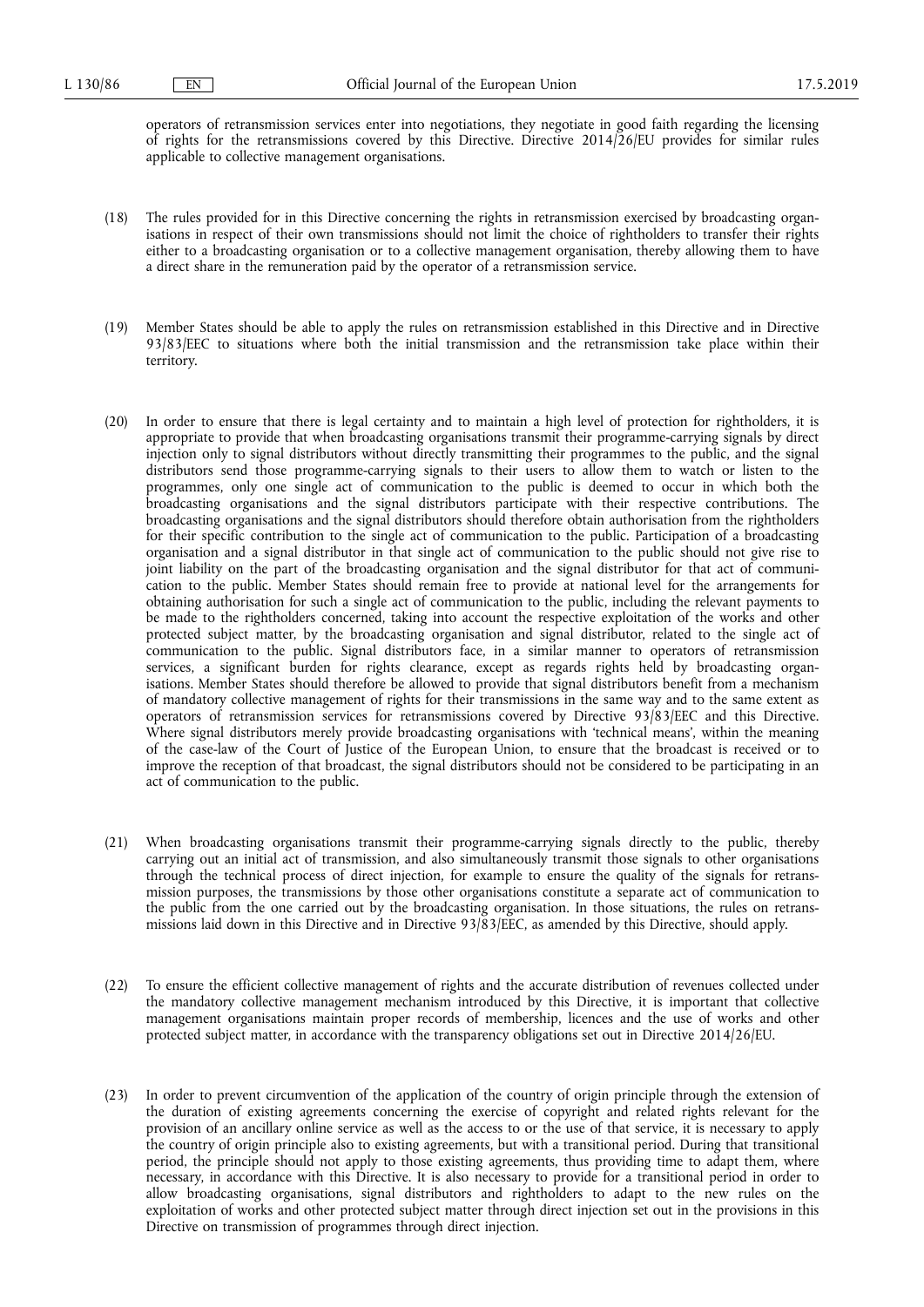- (24) In line with the principles of better regulation, a review of this Directive, including its provisions on direct injection, should be undertaken after a certain period of time of this Directive being in force, in order to assess, inter alia, its benefits for Union consumers, its impact on the creative industries in the Union, and on the level of investment in new content, and hence also the benefits regarding improved cultural diversity in the Union.
- (25) This Directive respects the fundamental rights and observes the principles recognised in the Charter of Fundamental Rights of the European Union. While this Directive may result in an interference with the exercise of the rights of rightholders, insofar as mandatory collective management takes place for the exercise of the right of communication to the public with regard to retransmission services, it is necessary to prescribe the application of mandatory collective management in a targeted manner and to limit it to specific services.
- (26) Since the objectives of this Directive, namely promoting the cross-border provision of ancillary online services for certain types of programmes and facilitating retransmissions of television and radio programmes originating in other Member States, cannot be sufficiently achieved by Member States but can rather, by reason of the scale and effects, be better achieved at Union level, the Union may adopt measures in accordance with the principle of subsidiarity as set out in Article 5 of the Treaty on European Union. In accordance with the principle of proportionality as set out in that Article, this Directive does not go beyond what is necessary in order to achieve those objectives. As concerns the cross-border provision of ancillary online services, this Directive does not oblige broadcasting organisations to provide such services across borders. Neither does this Directive oblige operators of retransmission services to include in their services television or radio programmes originating in other Member States. This Directive concerns only the exercise of certain retransmission rights to the extent necessary to simplify the licensing of copyright and related rights for such services and with regard to television and radio programmes originating in other Member States.
- (27) In accordance with the Joint Political Declaration of 28 September 2011 of Member States and the Commission on explanatory documents ( 8 ), Member States have undertaken to accompany, in justified cases, the notification of their transposition measures with one or more documents explaining the relationship between the components of a directive and the corresponding parts of national transposition instruments. With regard to this Directive, the legislator considers the transmission of such documents to be justified,

HAVE ADOPTED THIS DIRECTIVE:

## CHAPTER I

## **General provisions**

#### *Article 1*

## **Subject matter**

This Directive lays down rules that aim to enhance cross-border access to a greater number of television and radio programmes, by facilitating the clearance of rights for the provision of online services that are ancillary to the broadcast of certain types of television and radio programmes, and for the retransmission of television and radio programmes. It also lays down rules for the transmission of television and radio programmes through the process of direct injection.

## *Article 2*

## **Definitions**

For the purpose of this Directive, the following definitions apply:

<sup>(1) &#</sup>x27;ancillary online service' means an online service consisting in the provision to the public, by or under the control and responsibility of a broadcasting organisation, of television or radio programmes simultaneously with or for a defined period of time after their broadcast by the broadcasting organisation, as well as of any material which is ancillary to such broadcast;

<sup>(</sup> 8 ) OJ C 369, 17.12.2011, p. 14.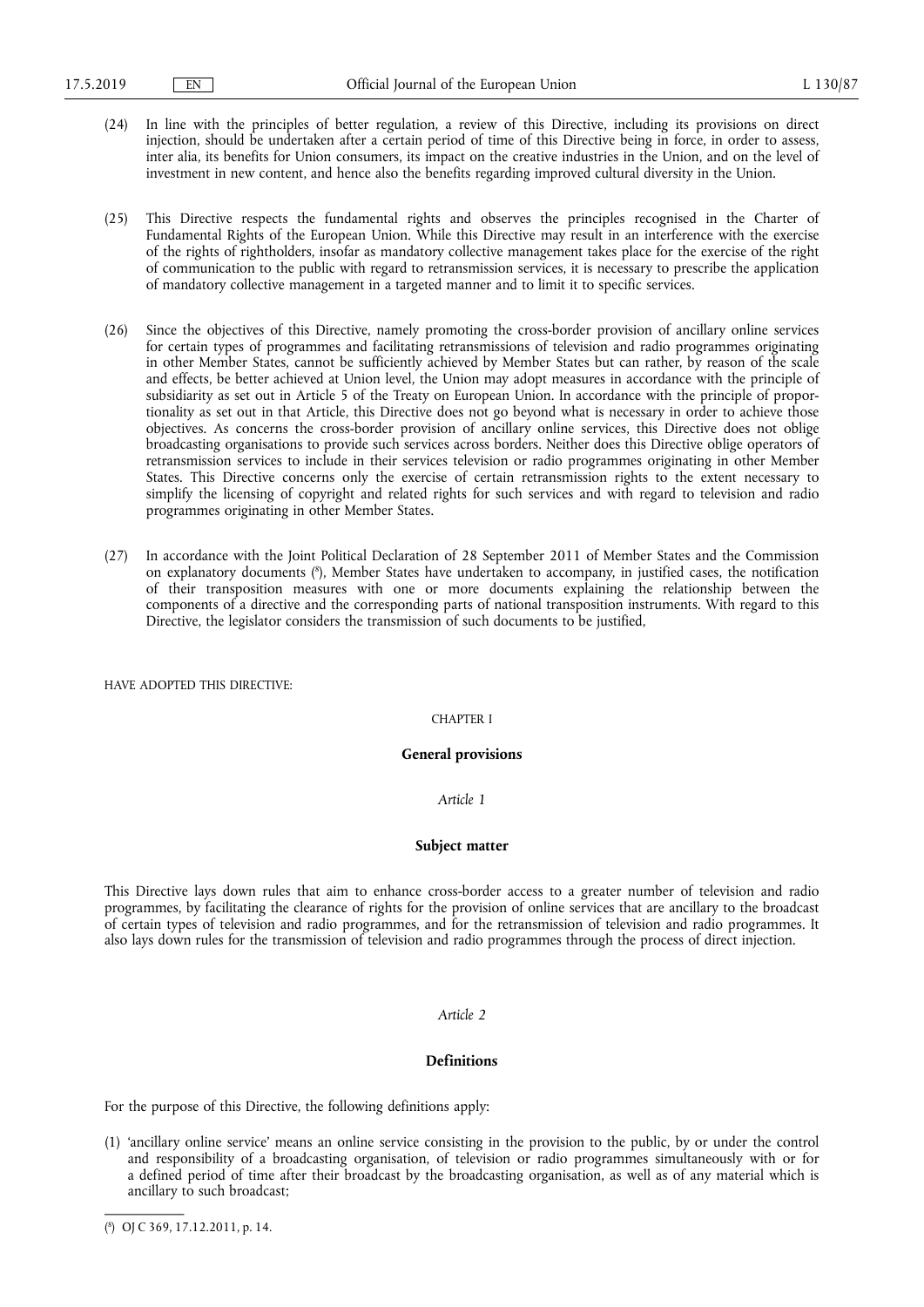- (2) 'retransmission' means any simultaneous, unaltered and unabridged retransmission, other than cable retransmission as defined in Directive 93/83/EEC, intended for reception by the public, of an initial transmission from another Member State of television or radio programmes intended for reception by the public, where such initial transmission is by wire or over the air including that by satellite, but is not by online transmission, provided that:
	- (a) the retransmission is carried out by a party other than the broadcasting organisation which made the initial transmission or under whose control and responsibility that initial transmission was made, regardless of how the party carrying out the retransmission obtains the programme-carrying signals from the broadcasting organisation for the purpose of retransmission; and
	- (b) where the retransmission is over an internet access service as defined in point (2) of the second paragraph of Article 2 of Regulation (EU) 2015/2120, it is carried out in a managed environment;
- (3) 'managed environment' means an environment in which an operator of a retransmission service provides a secure retransmission to authorised users;
- (4) 'direct injection' means a technical process by which a broadcasting organisation transmits its programme-carrying signals to an organisation other than a broadcasting organisation, in such a way that the programme-carrying signals are not accessible to the public during that transmission.

#### CHAPTER II

## **Ancillary online services of broadcasting organisations**

# *Article 3*

# **Application of the country of origin principle to ancillary online services**

1. The acts of communication to the public of works or other protected subject matter, by wire or wireless means, and of making available to the public of works or other protected subject matter, by wire or wireless means, in such a way that members of the public may access them from a place and at a time individually chosen by them, occurring when providing to the public:

- (a) radio programmes; and
- (b) television programmes which are:
	- (i) news and current affairs programmes; or
	- (ii) fully financed own productions of the broadcasting organisation,

in an ancillary online service by or under the control and responsibility of a broadcasting organisation, as well as the acts of reproduction of such works or other protected subject matter which are necessary for the provision of, the access to or the use of such online service for the same programmes shall, for the purposes of exercising copyright and related rights relevant for those acts, be deemed to occur solely in the Member State in which the broadcasting organisation has its principal establishment.

Point (b) of the first subparagraph shall not apply to the broadcasts of sports events and works and other protected subject matter included in them.

2. Member States shall ensure that, when setting the amount of the payment to be made for the rights to which the country of origin principle, as set out in paragraph 1, applies, the parties take into account all aspects of the ancillary online service, such as features of the service, including the duration of online availability of the programmes provided in that service, the audience, and the language versions provided.

The first subparagraph shall not preclude calculation of the amount of the payment on the basis of the broadcasting organisation's revenues.

3. The country of origin principle set out in paragraph 1 shall be without prejudice to the contractual freedom of the rightholders and broadcasting organisations to agree, in compliance with Union law, to limit the exploitation of such rights, including those under Directive 2001/29/EC.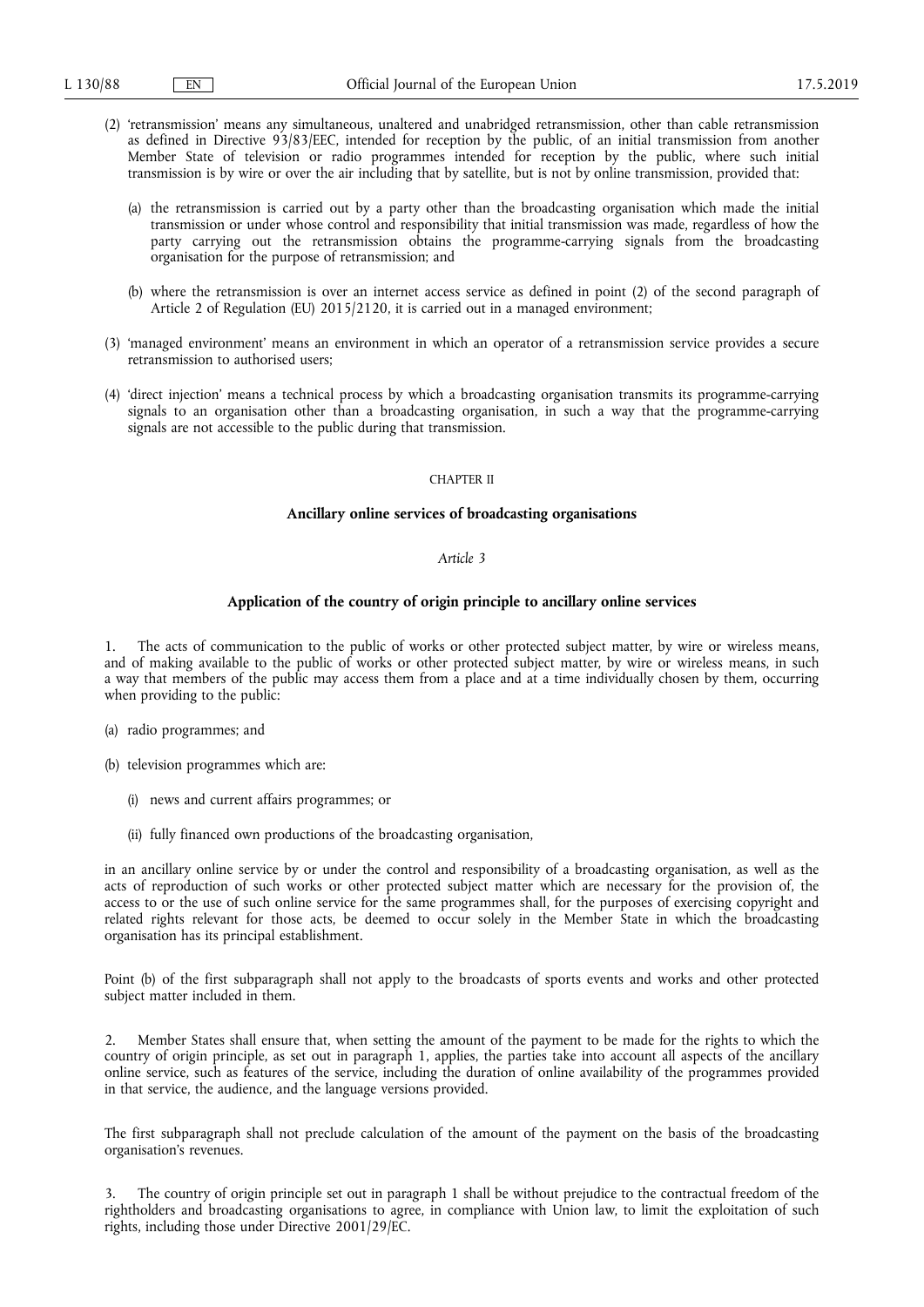# CHAPTER III

## **Retransmission of television and radio programmes**

## *Article 4*

# **Exercise of the rights in retransmission by rightholders other than broadcasting organisations**

1. Acts of retransmission of programmes have to be authorised by the holders of the exclusive right of communication to the public.

Member States shall ensure that rightholders may exercise their right to grant or refuse the authorisation for a retransmission only through a collective management organisation.

2. Where a rightholder has not transferred the management of the right referred to in the second subparagraph of paragraph 1 to a collective management organisation, the collective management organisation which manages rights of the same category for the territory of the Member State for which the operator of a retransmission service seeks to clear rights for a retransmission shall be deemed to have the right to grant or refuse the authorisation for a retransmission for that rightholder.

However, where more than one collective management organisation manages rights of that category for the territory of that Member State, it shall be for the Member State for the territory of which the operator of a retransmission service seeks to clear rights for a retransmission to decide which collective management organisation or organisations have the right to grant or refuse the authorisation for a retransmission.

3. Member States shall ensure that a rightholder has the same rights and obligations resulting from an agreement between an operator of a retransmission service and a collective management organisation or organisations that act pursuant to paragraph 2, as rightholders who have mandated that collective management organisation or organisations. Member States shall also ensure that that rightholder is able to claim those rights within a period, to be fixed by the Member State concerned, which shall not be shorter than three years from the date of the retransmission which includes his or her work or other protected subject matter.

# *Article 5*

## **Exercise of the rights in retransmission by broadcasting organisations**

1. Member States shall ensure that Article 4 does not apply to the rights in retransmission exercised by a broadcasting organisation in respect of its own transmission, irrespective of whether the rights concerned are its own or have been transferred to it by other rightholders.

2. Member States shall provide that, where broadcasting organisations and the operators of retransmission services enter into negotiations regarding authorisation for retransmission under this Directive, those negotiations are to be conducted in good faith.

# *Article 6*

# **Mediation**

Member States shall ensure that it is possible to call upon the assistance of one or more mediators as provided for in Article 11 of Directive 93/83/EEC where no agreement is concluded between the collective management organisation and the operator of a retransmission service, or between the operator of a retransmission service and the broadcasting organisation regarding authorisation for retransmission of broadcasts.

# *Article 7*

# **Retransmission of an initial transmission originating in the same Member State**

Member States may provide that the rules in this Chapter and in Chapter III of Directive 93/83/EEC apply to situations where both the initial transmission and the retransmission take place within their territory.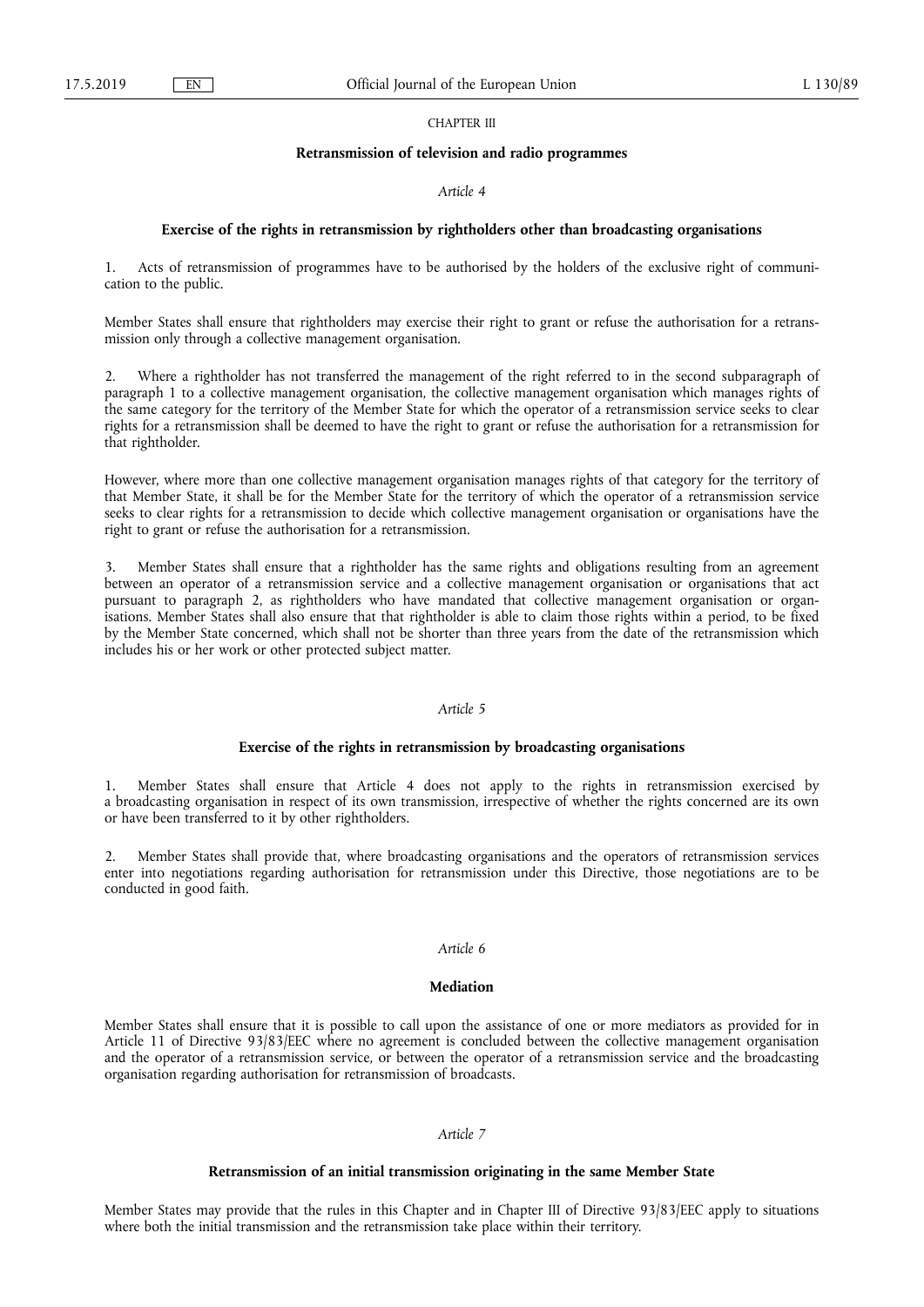CHAPTER IV

#### **Transmission of programmes through direct injection**

#### *Article 8*

# **Transmission of programmes through direct injection**

1. When a broadcasting organisation transmits by direct injection its programme-carrying signals to a signal distributor, without the broadcasting organisation itself simultaneously transmitting those programme-carrying signals directly to the public, and the signal distributor transmits those programme-carrying signals to the public, the broadcasting organisation and the signal distributor shall be deemed to be participating in a single act of communication to the public in respect of which they shall obtain authorisation from rightholders. Member States may provide for arrangements for obtaining authorisation from rightholders.

2. Member States may provide that Articles 4, 5 and 6 of this Directive apply *mutatis mutandis* to the exercise by rightholders of the right to grant or refuse the authorisation to signal distributors for a transmission referred to in paragraph 1, carried out by one of the technical means referred to in Article 1(3) of Directive 93/83/EEC or point (2) of Article 2 of this Directive.

#### CHAPTER V

#### **Final provisions**

## *Article 9*

# **Amendment to Directive 93/83/EEC**

In Article 1 of Directive 93/83/EEC, paragraph 3 is replaced by the following:

'3. For the purposes of this Directive, "cable retransmission" means the simultaneous, unaltered and unabridged retransmission by a cable or microwave system for reception by the public of an initial transmission from another Member State, by wire or over the air, including that by satellite, of television or radio programmes intended for reception by the public, regardless of how the operator of a cable retransmission service obtains the programmecarrying signals from the broadcasting organisation for the purpose of retransmission.'.

# *Article 10*

#### **Review**

1. By 7 June 2025, the Commission shall carry out a review of this Directive and present a report on the main findings to the European Parliament, the Council and the European Economic and Social Committee. The report shall be published and made available to the public on the website of the Commission.

2. Member States shall provide the Commission, in a timely manner, with the relevant and necessary information for the preparation of the report referred to in paragraph 1.

## *Article 11*

#### **Transitional provision**

Agreements on the exercise of copyright and related rights relevant for the acts of communication to the public of works or other protected subject matter, by wire or wireless means, and the making available to the public of works or other protected subject matter, by wire or wireless means, in such a way that members of the public may access them from a place and at a time individually chosen by them, occurring in the course of provision of an ancillary online service as well as for the acts of reproduction which are necessary for the provision of, the access to or the use of such online service which are in force on 7 June 2021 shall be subject to Article 3 as from 7 June 2023 if they expire after that date.

Authorisations obtained for the acts of communication to the public falling under Article 8 which are in force on 7 June 2021 shall be subject to Article 8 as from 7 June 2025 if they expire after that date.